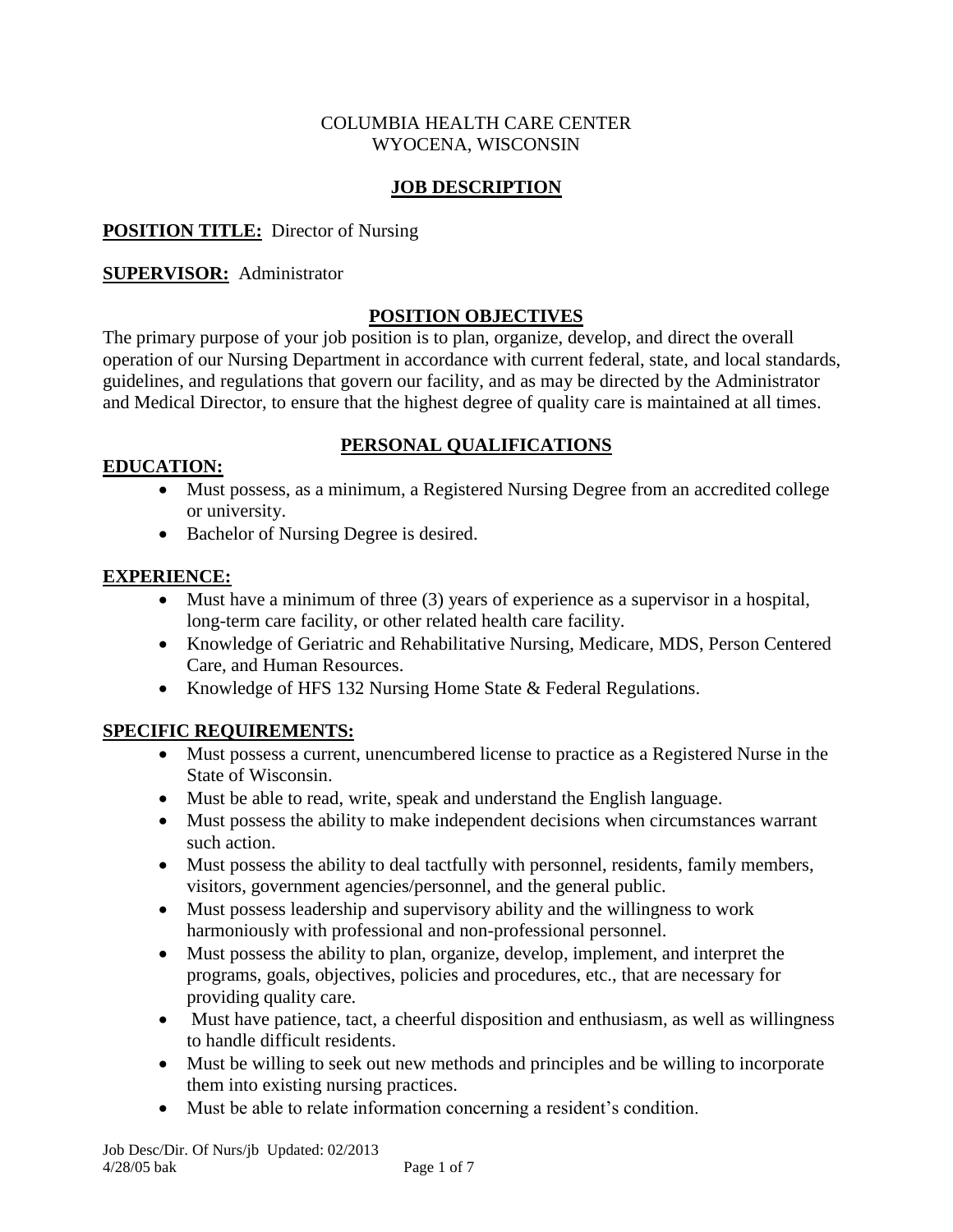- Must not pose a direct threat to the health or safety of other individuals in the workplace.
- Acts as a liaison for the Medical Director in the community with ancillary services (lab and x-ray departments), hospitals, and other medical staff.

# **DELEGATION OF AUTHORITY**

As the Director of Nursing of Nursing Services, you are delegated the administrative authority, responsibility, and accountability necessary for carrying out your assigned duties. In the absence of the Medical Director, you are charged with carrying out the resident care policies established by this facility.

# **MAJOR DUTIES AND RESPONSIBILITIES**

# **ADMINISTRATIVE FUNCTIONS:**

- Plan, develop, organize, implement, evaluate, and direct the nursing service department, as well as its programs and activities, in accordance with current rules, regulations, and guidelines that govern the long-term care facility.
- Develop, maintain, and periodically update written policies and procedures that govern the day-to-day needs of the resident.
- Maintain a reference library of written nursing material (i.e., PDR's Federal and State Regulations, etc.) that will assist the nursing service department in meeting the day-today needs of the resident.
- Develop, maintain, and periodically update the Nursing Service Procedures Manual and nursing service objectives and philosophies.
- Develop and implement a nursing service organization structure.
- Make written and oral reports/recommendations to the Administrator, as necessary/required, concerning the operation of the nursing service department.
- Develop, maintain, and periodically update written job descriptions for each level of nursing personnel in accordance with Americans with Disabilities Act.
- Develop methods for coordination of nursing services with other resident services to ensure the continuity of the residents' total regimen of care.
- Develop, implement, and maintain an ongoing quality assurance program for the nursing service department.
- Participate in surveys (inspections) made by authorized government agencies.
- Assist in the Quality Improvement Committee in developing and implementing appropriate plans of action to correct identified deficiencies.
- Perform administrative duties such as completing medical forms, reports, evaluations, studies, charting, etc., as necessary.

# **COMMITTEE FUNCTIONS:**

- Serve on, participate in, and attend various committees of the facility as required, and as appointed by the Administrator.
- Provide written and/or oral reports of the nursing service programs and activities as required, or as may be directed by such committee(s).
- Quality Improvement Committee Chairperson.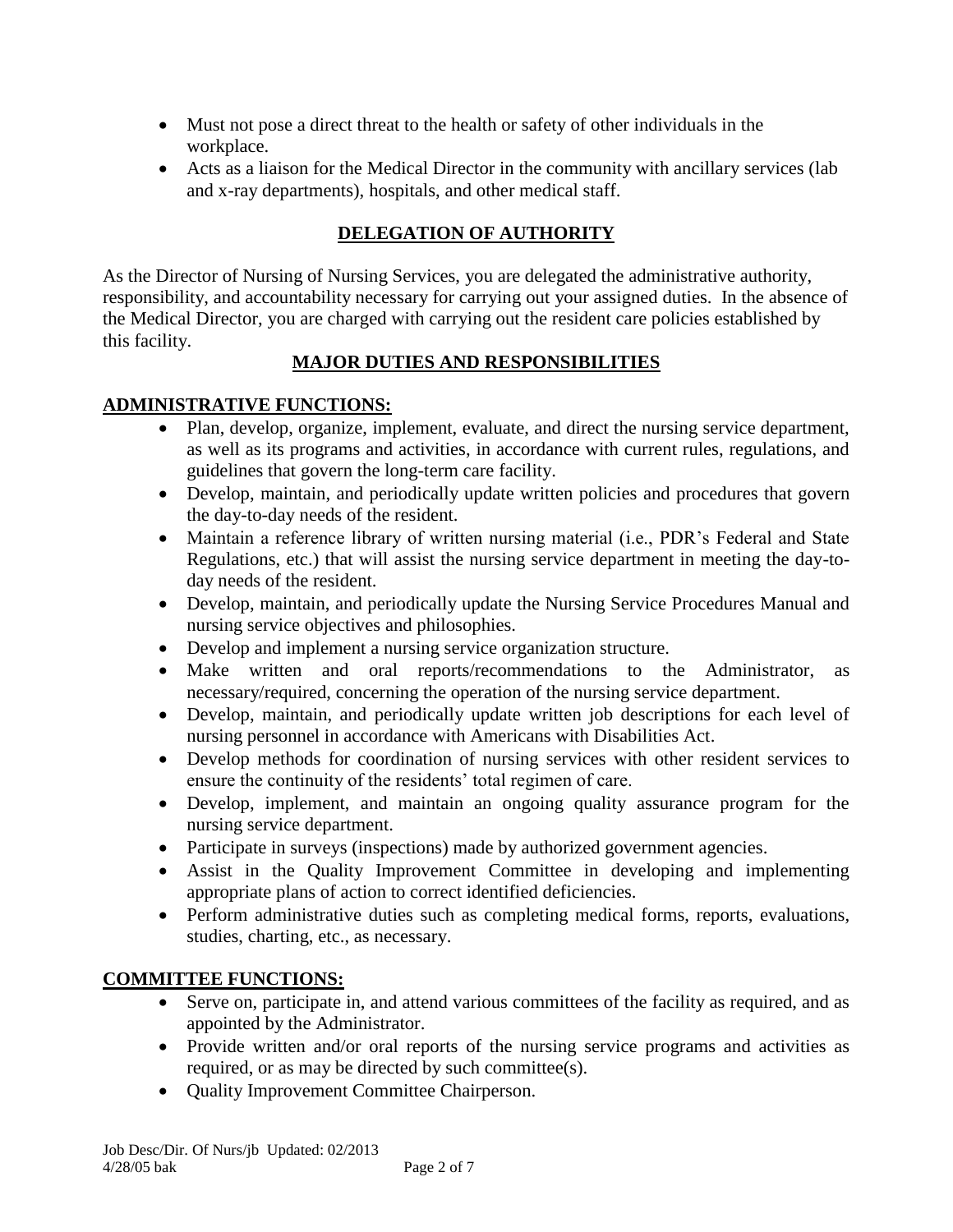• Evaluate and implement recommendations from established committees as they may pertain to nursing services.

## **PERSONNEL FUNCTIONS:**

- Determine the staffing needs of the nursing service department necessary to meet the total nursing needs of the residents.
- Recommend the number and level of nursing personnel to be employed.
- Recruit and select nursing service personnel with Human Resources.
- Ensure that all nursing assistants are enrolled in or have graduated from an approved training program.
- Assign a sufficient number of licensed practical and/or registered nurses for each tour of duty to ensure that quality care is maintained.
- Assign a sufficient number of certified nursing assistants for each tour of duty to ensure that routine nursing care is provided to meet the daily nursing care needs of each resident.
- Ensure that all nurse aide trainees are under the direct supervision of a licensed nurse.
- Develop work assignments and schedule duty hours, and/or assist nursing supervisory staff in completing and performing such tasks.
- Delegate to nursing service supervisory personnel the administrative authority, responsibility, and accountability necessary to perform their assigned duties.
- Complete performance evaluation schedules, criteria, and annual reviews for the nursing service department (e.g., RNs, LPNs, CNAs, medication aides, etc.)
- Make daily rounds of the nursing service department to ensure that all nursing service personnel are performing their work assignments in accordance with acceptable nursing standards.
- Monitor absenteeism to ensure that an adequate number of nursing care personnel are on duty at all times.
- Develop, maintain, and periodically update the written procedure for ensuring that professional nursing personnel, including agency staff have valid and current licenses as required by this State.
- Review complaints and grievances made or filed by department personnel.
- Make appropriate reports to the Administrator as required or as may be necessary, including departmental performance evaluations.
- Ensure that disciplinary action is administrated fairly and without regard to race, color, creed, national origin, age, sex, religion, handicap, or marital status.
- Maintain the TB management program for employees.
- Has the responsibility to select, assign, and schedule all nursing service personnel and terminate employment of those who fail to meet the work standards.

# **NURSING CARE FUNCTIONS:**

- Participate in the interviewing and selection of residents for admission to the facility.
- Provide the Administrator with information relative to the nursing needs of the resident and the nursing service department's ability to meet those needs.
- Inform nursing service personnel of new admissions.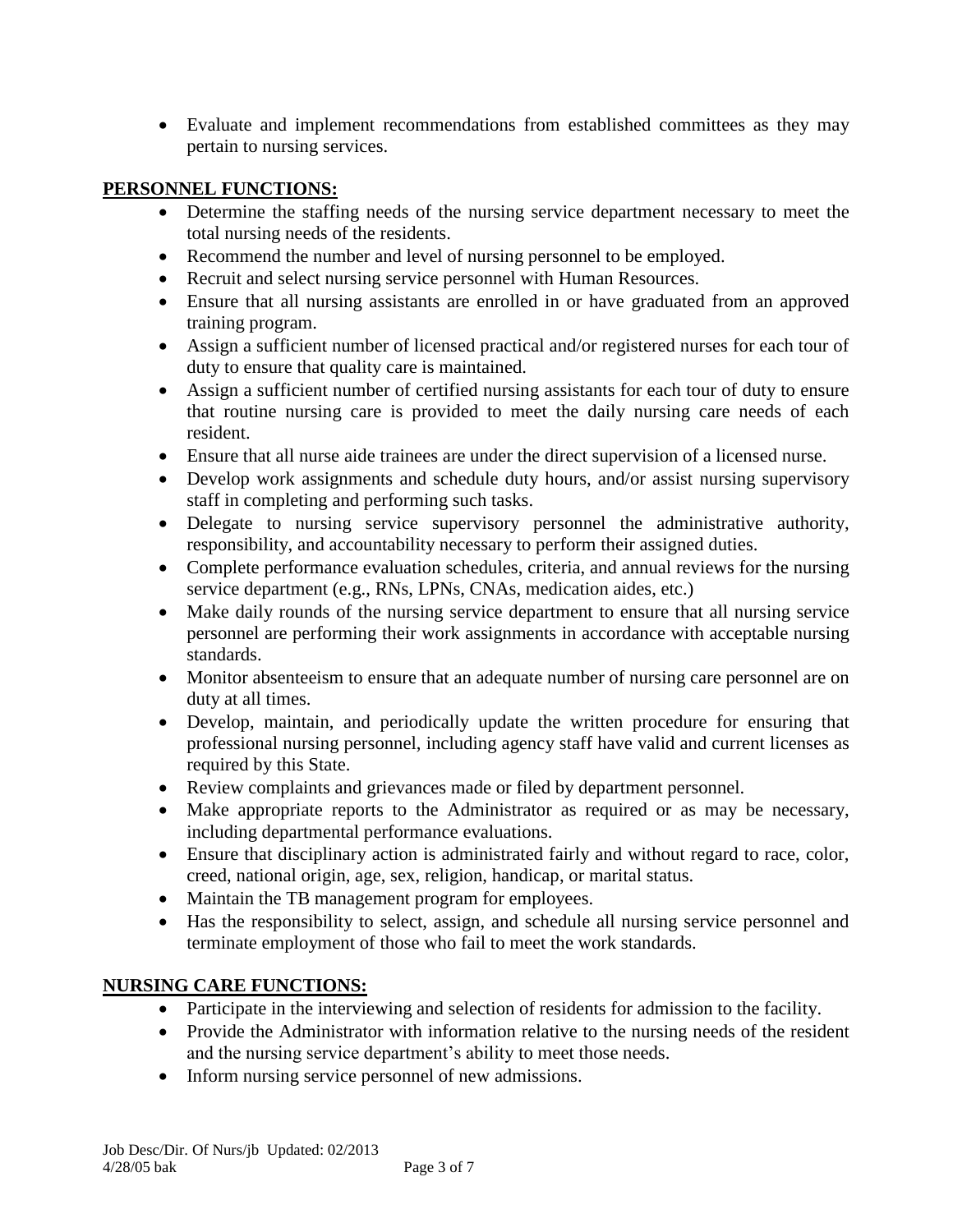- Ensure that direct nursing care is provided by a licensed nurse, a CNA, and/or a nurse aide trainee qualified to perform the procedure.
- Review nurses' notes to ensure that they are informative and descriptive of the nursing care being provided, that they reflect the resident's response to the care, and that such care is provided in accordance with the resident's wishes.
- Schedule daily rounds to observe residents and to determine if nursing needs are being met in accordance with the resident's request.
- Monitor medication passes and treatment schedules to ensure that medications are being administered as ordered and that treatments are provided as scheduled.
- Provide direct nursing care as necessary.

# **STAFF DEVELOPMENT:**

- Develop and participate in the planning, conducting, and scheduling of timely in-service training for the nursing staff. Ensure that these programs meet the continuing education requirements which allow licensed personnel (e.g., RNs, LPNs, CNAs, etc) to keep their licenses on an active status.
- Develop, implement, and maintain an effective orientation program that orients the new employee to the facility, its policies and procedures, and to his/her job position and duties.
- Provide leadership training that includes the administrative and supervisory principles essential for Nurse Managers/Charge Nurses.
- Encourage the nursing supervisory staff to attend and participate in outside training programs. Schedule times as appropriate.
- Assist the Administrator in developing and revising the nursing assistant training curriculum used by the facility. Submit to state agency for approval as required.
- Conduct/coordinate annual mandated OSHA and CDC in-service training programs for hazard communication, TB management, and bloodboorne pathogens standard.
- Attend and participate in continuing educational programs designed to keep you abreast of changes in your profession, as well as to maintain your license on a current status.

# **SAFETY AND SANITATION:**

- Assist the Safety Committee in developing safety standards for the nursing service department.
- Identify, evaluate, and classify routine and job-related functions to ensure that tasks in which potential exposure to blood/body fluids are properly identified and recorded.
- Ensure that all personnel performing tasks that involve potential exposure to blood/body fluids participate in an inservice training program prior to performing such tasks.
- Ensure that adequate supplies of personal protective equipment are on hand and are readily available to personnel who perform procedures that involve exposure to blood or body fluids.
- Monitor nursing service personnel to ensure that they are following established safety regulations in the use of equipment and supplies.
- Ensure that nursing service work areas (i.e., nurses' stations, medicine preparation rooms, etc.) are maintained in a clean and sanitary manner.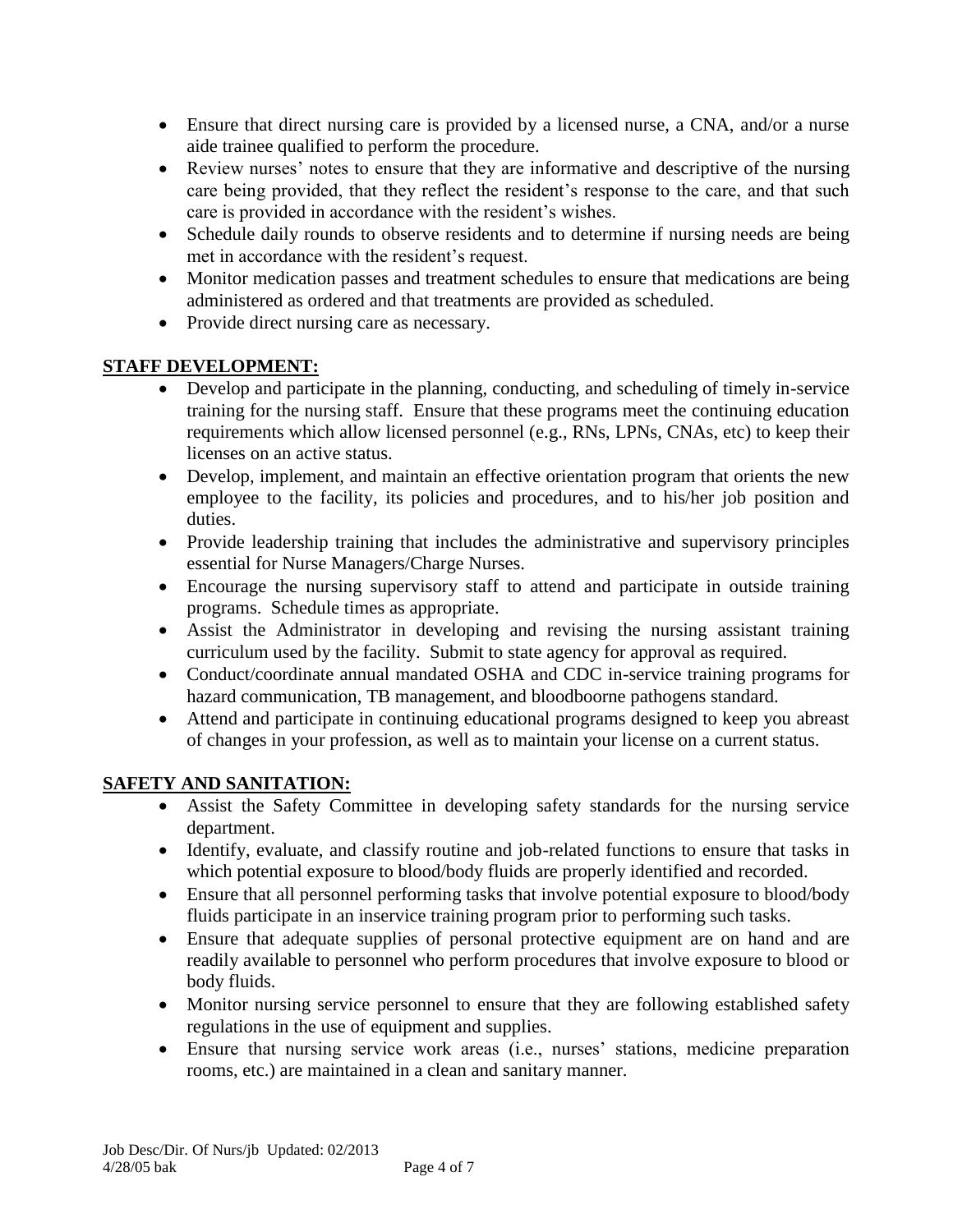- Ensure that all resident care rooms, treatment areas, etc., are maintained in a clean, safe, and sanitary manner.
- Ensure that all nursing service personnel follow established departmental policies and procedures, including appropriate dress codes.
- Ensure that nursing service personnel participate in and conduct all fire safety and disaster preparedness drills in a safe and professional manner.
- Develop, implement and maintain a program for monitoring communicable and/or infectious diseases, including TB, among the residents and personnel.
- Ensure that nursing service personnel follow established infection control procedures when isolation precautions become necessary.
- Develop, implement, and maintain a procedure for reporting hazardous conditions or equipment.
- Ensure that personnel wear and/or use safety equipment and supplies when lifting or moving residents.

# **EQUIPMENT AND SUPPLY FUNCTIONS:**

- Recommend to the Administrator the equipment and supply needs of the department.
- Ensure that a stock level of medications, medical supplies, equipment, etc. is maintained on premises at all times to adequately meet the needs of the resident.
- Assist the Director of Facility Engineering in developing a preventive maintenance program for maintaining the nursing service department's equipment and supplies in a safe and operable manner.
- Develop and implement procedures for the safe operation of all nursing service equipment.
- Ensure that only trained and authorized personnel operate the department's equipment.
- Ensure that all personnel operate nursing service equipment in a safe manner.
- Develop and implement procedures that ensure nursing service supplies are used in an efficient manner to avoid waste.
- Ensure that personal protective equipment used in the handling of infectious materials is available and easily accessible to nursing service personnel.

# **CARE PLAN AND ASSESSMENT FUNCTIONS:**

- Ensure a written plan of care (preliminary and comprehensive) for each resident identifies the problems/needs of the resident, indicates the care to be given, goals to be accomplished, and which professional service is responsible for each element of care.
- Review nurses' notes to determine if the care plan is being followed.
- Assist Medical Records in planning, scheduling, and reviewing the MDS, including the implementation of RAPs and Triggers.
- Develop and maintain a good rapport with all services involved with the care plan to ensure that a team effort is achieved in developing a comprehensive plan of care.

# **BUDGET AND PLANNING FUNCTIONS:**

• Prepare and plan the nursing service department's budget and submit to the Administrator for his/her review, recommendations, and/or approval.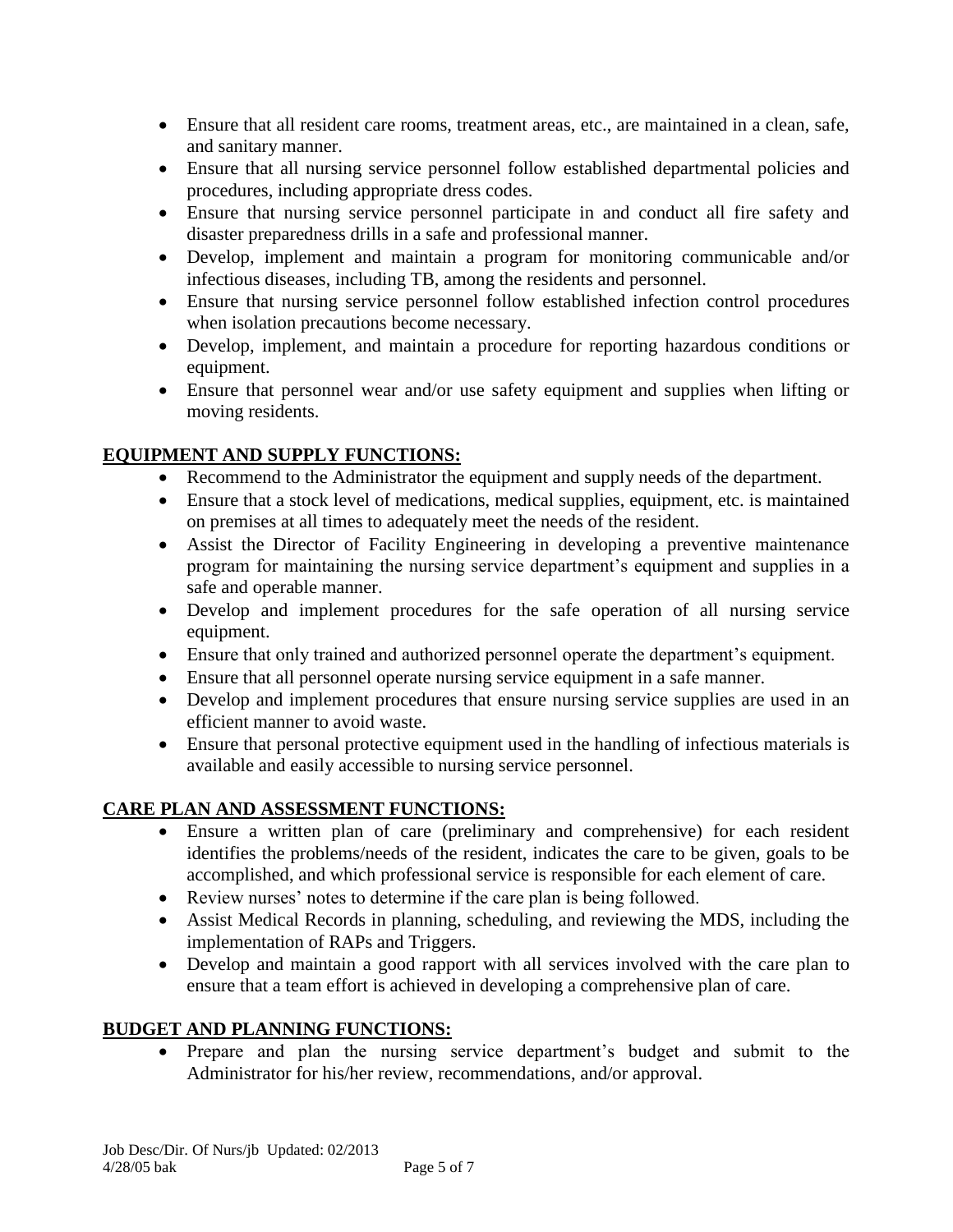- Keep abreast of economic conditions/situations, and recommend to the Administrator adjustments in nursing services that ensure the continued ability to provide quality care.
- Recommend to the Administrator the equipment and supply needs of the nursing service department.

#### **RESIDENT RIGHTS:**

- Maintain the confidentiality of all resident care information.
- Monitor nursing care to ensure that all residents are treated fairly, and with kindness, dignity, and respect.
- Ensure that all nursing care is provided in privacy and that nursing service personnel knock before entering the resident's room.
- Ensure that all nursing care staff have knowledge of the residents' responsibilities and rights including the right to refuse treatment.
- Review complaints and grievances made by resident/family and make a written/oral report to the Administrator indicating what action(s) were taken to resolve the complaint or grievance. Follow facility's established procedures.
- Report and investigate all allegations of resident abuse and/or misappropriation of resident property.
- Ensure that nursing staff personnel honor the resident's refusal of treatment request. Ensure that such requests are in accordance with the facility's policies governing advance directives.
- Ensure that the facility's policies and procedures governing advance directives are reviewed with the resident and/or representative.

#### **WORKING CONDITIONS:**

- Works in office area(s) as well as throughout the nursing service area (i.e., medication rooms, nurses' stations, resident rooms, etc.).
- Sits, stands, bends, lifts, and moves intermittently during working hours.
- Is subject to frequent interruptions.
- Is involved with residents, personnel, visitors, government agencies/personnel, etc., under all conditions and circumstances.
- Is subject to hostile and emotionally upset residents, family members, personnel, and visitors.
- Communicates with the medical staff, nursing personnel, and other department supervisors.
- Works beyond normal working hours and on weekends when necessary. On call 24 hours per day, 7 days per week.
- Is involved in community/civic health matters/projects as appropriate.
- Attends and participates in continuing educational programs.
- Is subject to falls, burns from equipment, odors, etc., throughout the workday.
- Is subject to exposure to infectious waste, diseases, conditions, etc., including TB and the AIDS and Hepatitis B viruses.
- Maintains a liaison with the residents, their families, support departments, etc., to adequately plan for the residents' needs.